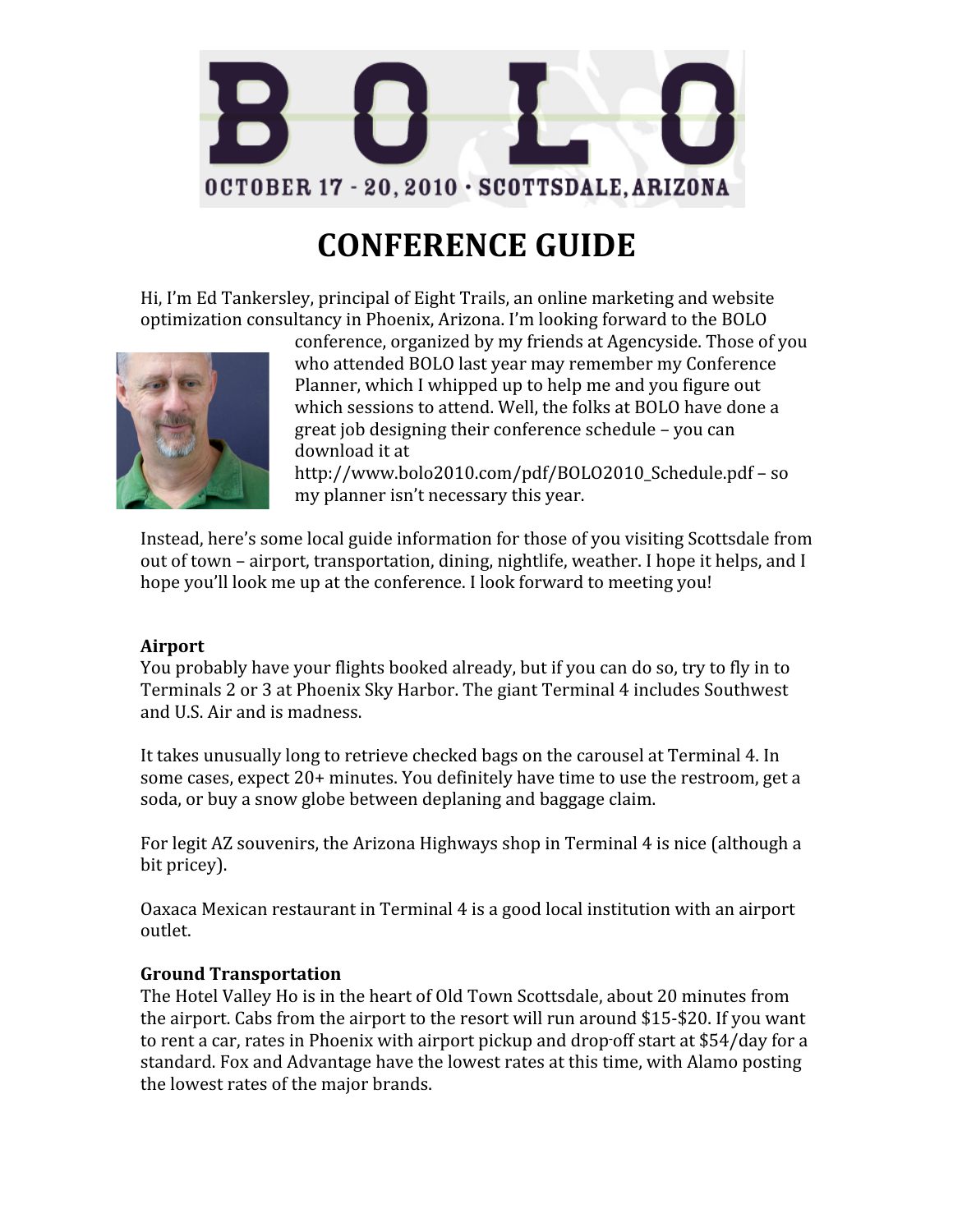

# **The Valley Ho**

The conference is at one of the coolest spots in the Phoenix area, the Hotel Valley Ho. The Valley Ho is a local landmark that opened in 1956 and underwent an expansive 2005 renovation that maintained its legendary cool.

## **Lunch**

Monday is a planned lunch, but Tuesday is lunch on your own. Here are some good options (many are good options for dinner and drinks, too, so keep them in mind later in the evening):

- The hip Café ZuZu at the Valley Ho offers flavorful American comfort food burgers, Reubens, clubs, and BLTs – with a contemporary twist.
- Malee's Thai Bistro A lot of locals count this as their favorite Thai food. 3 blocks east of the hotel on Main Street.
- Frank & Lupe's Old Mexico Excellent Mexican food in a city known for its Mexican food. 3 blocks east and 2 blocks north on Marshall Way, just north of Indian School.
- Grazie Pizzeria Great pizza, calzones, bruschetta. It's close but it's small, so getting lunch and getting back in time might push the limits of human endeavor. 1 block east on Main Street.
- Café Forte Bistro ‐ Cafe Meatloaf with a light burgundy sauce and smashed potatoes, baked brie. Yum. Two blocks east on Main Street.
- Arcadia Farms Great sandwiches, salads, tarts. It can get crowded, so if you're going here, make sure you're the first one out of the door after the last morning session. Two blocks east on 1st Avenue.

# **Dinner and Drinks**

Agencyside's conference sponsors are throwing a cocktail reception for us each night of the conference at the Valley Ho. If you want to venture out for a cocktail and dinner after that, here are some favorites you can walk to or take a short cab ride:

- Trader Vic's Hold on! Before you wander away from the Valley Ho, you have to drink a pina colada or a mai tai at this legendary Polynesian-themed watering hole. Great appetizers and dinner, too.
- Coach House This funky little tavern was built as a private clubhouse by a few local ranchers when this area was nothing but ranches. Now it's our private clubhouse. Two blocks east and two blocks north, on the southeast corner of Goldwater and Indian School.